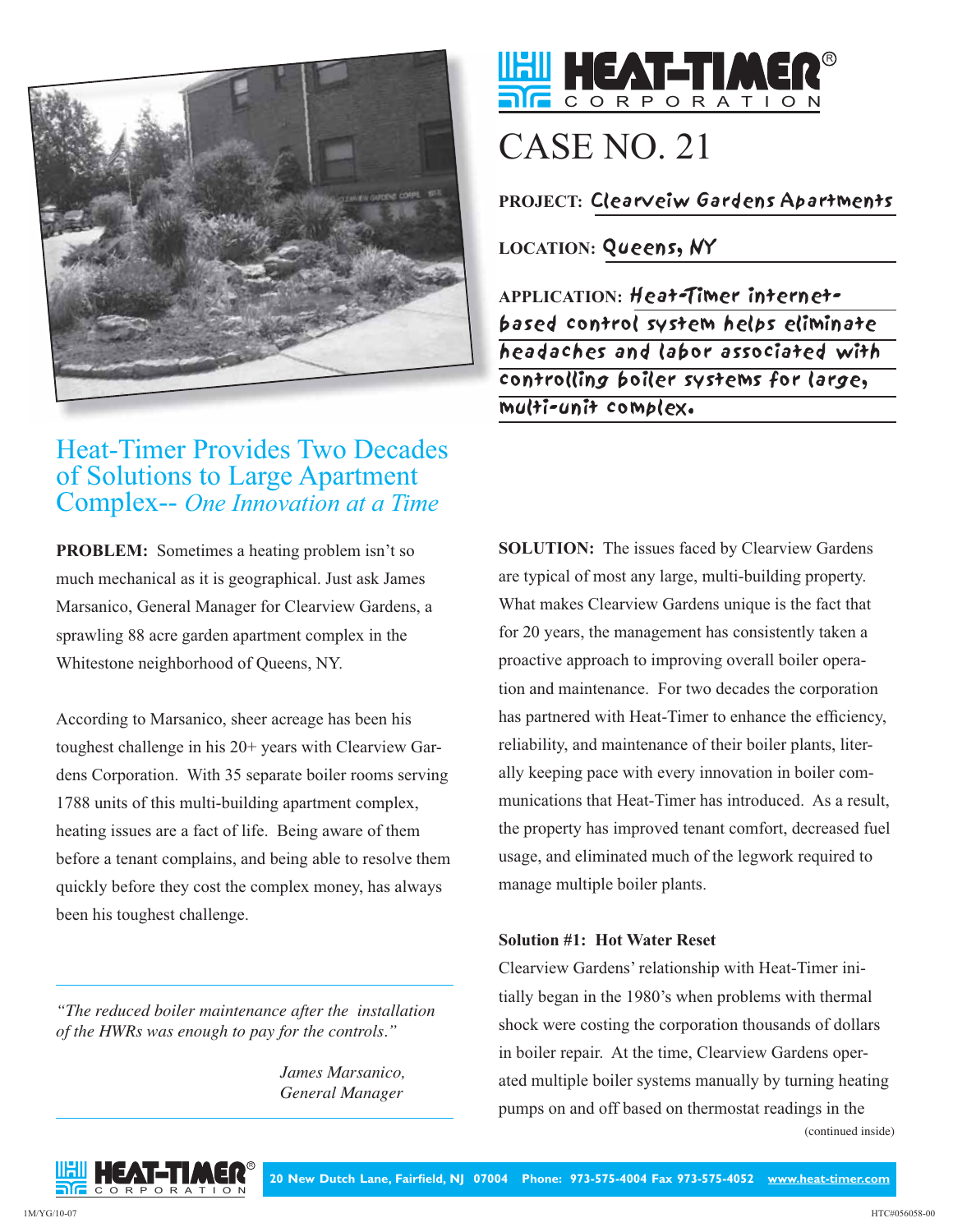boiler room. Thermal shock occurred frequently because the water cooled down significantly during off times, shocking the boilers with cold water when the system pumps came back on line. Not only was this controls approach damaging to the boilers, it was also running the maintenance staff ragged.

Heat-Timer helped resolve these problems by installing motorized valves and Hot Water Reset (HWR) controls in each of the boiler plants. The HWR helped resolve the boiler problems by operating the system based on outdoor air temperature, as opposed to an indoor thermostat reading. This greatly reduced the excessive on/off action of the pumps, and saved Clearview Gardens significantly in boiler maintenance.

"The reduced boiler maintenance after the installation of the HWRs' was enough to pay for the controls," said Mr. Marsanico. "But we also saw an immediate difference in our fuel bills."

#### **Solution #2: Remote Communications**

When Heat-Timer first introduced Remote Communications in the 1980s, Clearview Gardens was one of the first complexes to take advantage of this innovation. Aware of the fact that servicing a property of this size was his greatest challenge, Mr. Marsanico welcomed the opportunity to install a system that would allow him and other authorized users to access each of his boiler rooms via phone line.

For the first time, Clearview maintenance personnel could monitor boiler systems in all 38 boiler rooms without physically traveling to each site. They could now access the boiler controls from a computer in their main office. However, there were limitations to the DOS based system, not the least of which was that users had



*Maintaining efficient boiler operation and tenant comfort is easier now that Clearview Gardens has upgraded its control sytsem with Heat-Timer's Internet Control Management System (ICMS). The new control system gives operators instant access to all 35 boiler rooms at the large apartment complex.*

to memorize a series of 3-letter commands in order to access system temperatures and status.

"It was the best available at the time," said Marsanico. "But it was hard to remember the DOS commands."

All this improved drastically when Heat-Timer introduced a Windows™ based upgrade to its remote communications system called "Visual Gold." Marsanico was eager to try this new upgrade which allowed users to view and manipulate the boiler systems using user

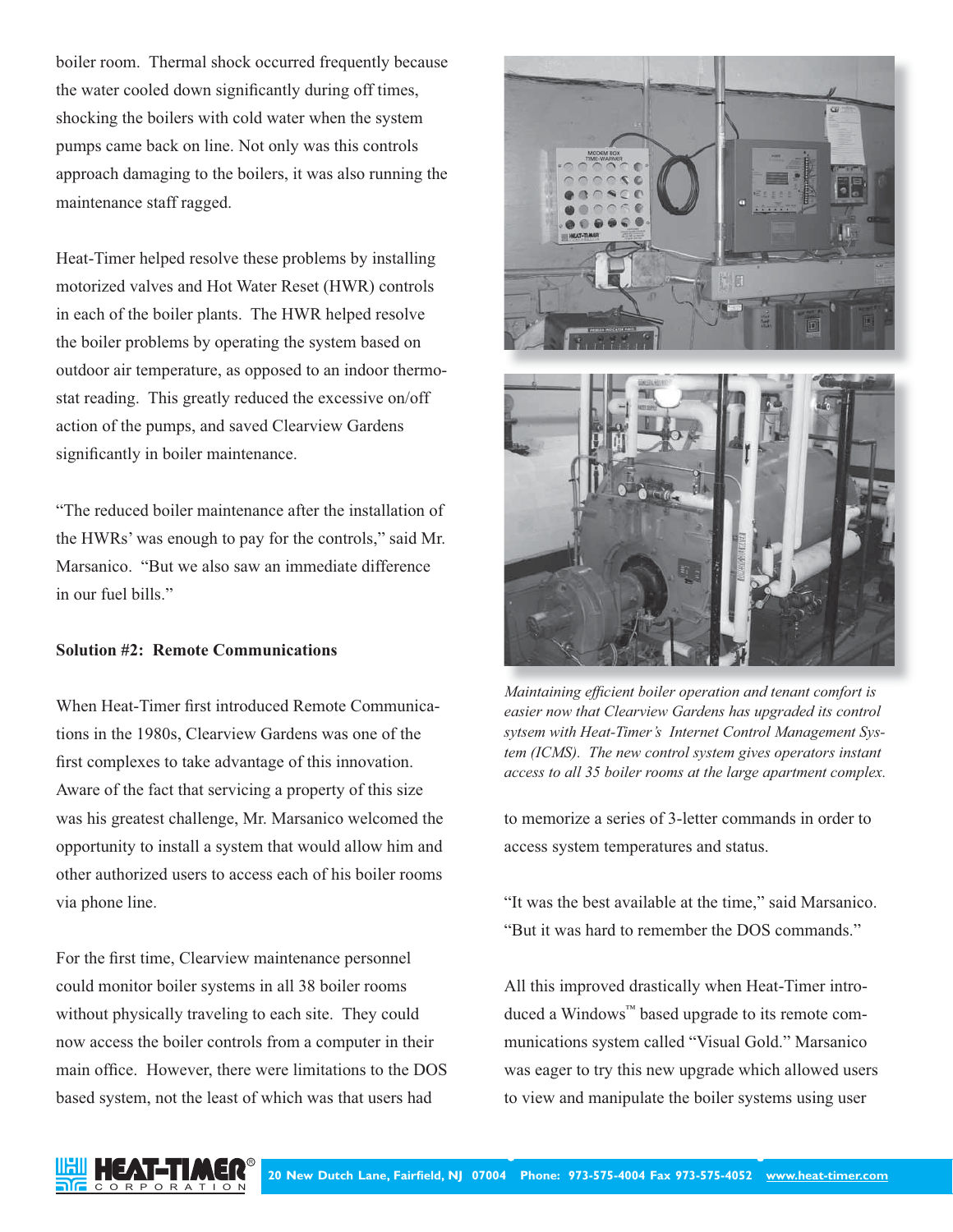

friendly graphics that Windows allowed. Visual Gold also provided easy-to-read charts and history reports to help property owners troubleshoot problems and verify space temperatures. Visual Gold increased the number of inputs to 64 by utilizing LON hardware and protocol, so Clearview Gardens could derive even more information from each HWR control.

"The best part was that a picture of the control actually popped up on the computer screen, so it was like you were actually in the boiler room," said Marsanico. "It was much easier to use."

#### **Solution #3: Internet Based System**

Visual Gold was a powerful tool for multi-building property owners in the 1990's. For the first time, Clearview Gardens and others with Visual Gold were able to monitor their boiler systems, change settings, troubleshoot problems, and access extensive operational and temperature histories from a single modem connection. Still, monitoring dozens of buildings via phone lines was cumbersome because each building had to be dialed up individually and then disconnected before another could be viewed.

Clearview Gardens improvised by installing a monitoring system that routed all alarms to a central board in the main office. If an alarm status occurred, it triggered a main relay that would light up the board to alert security to call maintenance, who would then go to the boiler room to see what the problem was. The alarms did not relay any specific information about the problem, and the system was often in disrepair due to the phone line connections.

These and other problems were fully resolved with the 2005 introduction of Heat-Timer's Internet Control Management System (ICMS). Vincent Clerico, Vice President of Marketing for Heat-Timer, explained how Heat-Timer developed a custom monitoring system for Clearview Gardens using existing hardware from their original monitoring system.

"First, we took the main relay from the make-shift monitoring system they already had and tied it into the Heat-Timer's ICMS. Then we developed a monitoring screen which replaced the large lighted black board they had been using. Now, they can monitor all their buildings via a flat screen TV where each and every building is visually represented,"said Mr. Clerico.

With real time monitoring, Marsanico and other authorized users know immediately if an alarm status occurs and they also know the exact nature of the alarm without having to call up the individual building. For instance, if building C2 has a problem in the boiler room, a specific alarm is sent via e-mail or text message. The recipient of this alarm immediately knows whether the alarm is related to a domestic water meter, a stack temperature, a low water cut-off, etc.

This new, web based control offered Clearview Gardens a wealth of other benefits, including:

*- Enhanced speed*. With broadband connections, accessing and navigating through all of Clearview Gardens boiler systems is much faster, facilitating problem resolutions.

(continued on back)